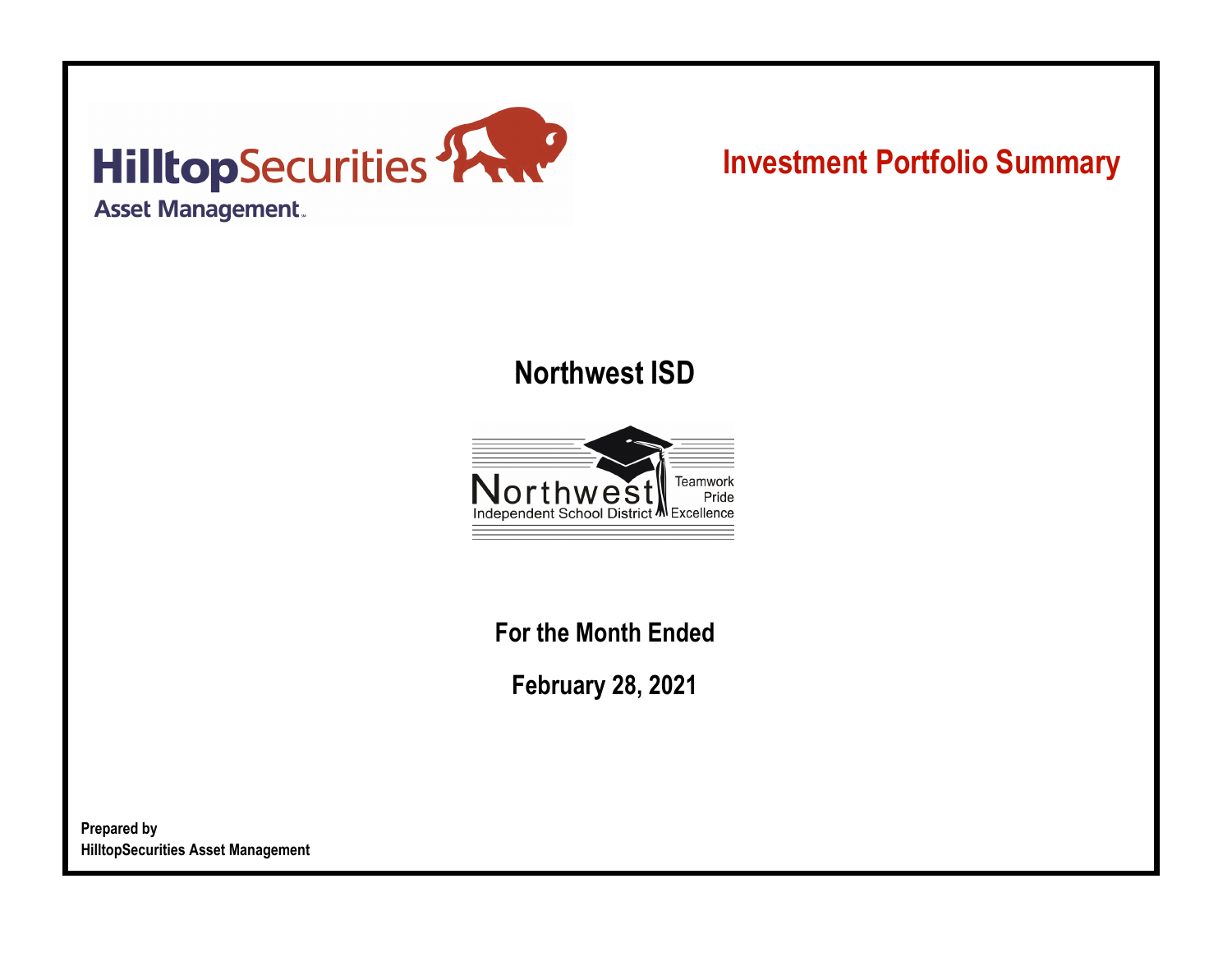

### **Report Name**

| <b>Certification Page</b>         |
|-----------------------------------|
| <b>Executive Summary</b>          |
| Benchmark Comparison              |
| Detail of Security Holdings       |
| Change in Value                   |
| Earned Income                     |
| <b>Investment Transactions</b>    |
| Amortization and Accretion        |
| Projected Fixed Income Cash Flows |

## **Table of Contents / Market Recap**

#### **MARKET RECAP - FEBRUARY 2021:**

A month ago, the general expectation had been that economic growth would be sluggish in the first quarter but would pick up considerably in the second half of the year as more and more Americans are vaccinated. However, data released in February showed an economy that was rapidly improving. Both ISM surveys showed purchasing managers were quite upbeat. The ISM non-manufacturing (service sector) index rose from 57.7 to 58.7 in January, well above expectations, and several key subcomponents were even stronger. The most encouraging might have been the employment index, which rose from 49.2 to 55.2, indicating expectations for future hiring in the beatdown service sector. The ISM manufacturing index slipped from 60.5 to 58.7 in January, but this remains a lofty reading and several subcomponents hint at significant strength in the coming months. In particular, the customer inventories index fell to an 11-year low, while the order backlog index reached the highest level in almost 10 years. Restocking inventories and filling backorders would boost future production. The January employment report was a mild disappointment with just 49k jobs added to company payrolls and downward revisions to prior months. Nonetheless, strength in other indicators suggest employment conditions are set to improve. Retail sales absolutely crushed the +1.1% median forecast with a +5.3% spending surge. On a year-over-year basis, headline sales were up +7.4%. The best explanation for the jump in sales is that government payments from December's \$900 billion aid package didn't reach consumers until January, and unemployed workers were in limbo until year end, not certain their benefits would continue. In addition, the savings rate spiked to over 20% in January, suggesting that consumers have plenty of cash to spend once the economy fully reopens. Other indicators flashing strength this month included durable goods orders, industrial production, unemployment claims, building permits and new home sales. Meanwhile, consumer prices were well behaved in January as headline CPI climbed by +0.3% and core CPI was unchanged for the second straight month. On a year-over-year basis, headline CPI held steady at a subdued +1.4% pace, while core CPI slipped from +1.6% to +1.4%, well below the Fed's target. Inflation is a story for late spring and early summer. It's almost certain to spike in April and May as prices will likely be significantly higher than a year ago when much of the country was shuttered and purchases were limited.

The first release of Q4-2020 GDP came in at a +4.0% annualized rate, down from the record +33.1% advance in the third quarter and just below the +4.2% median forecast. For the year 2020, GDP contracted -3.5%. Looking forward, however, the eye-popping retail sales report raised a lot of eyebrows and prompted many economists to raise their GDP forecasts for 2021. The prospects of a significant fiscal stimulus package, the recent approval of J&J's Covid-19 vaccine, and the accelerating pace of vaccine distribution only add to the growing pile of evidence that economic growth will improve considerably in the months ahead. The Atlanta Fed's GDPNow measure is currently projecting GDP will expand at a 10% annual rate in Q1. Bond markets have taken notice of the brighter outlook as well. Although the short end remains anchored near zero by the Fed's 0-0.25% fed funds target, yields on the long end have risen dramatically with the 10-year T-note climbing more than 40 basis points to 1.52% in late-February.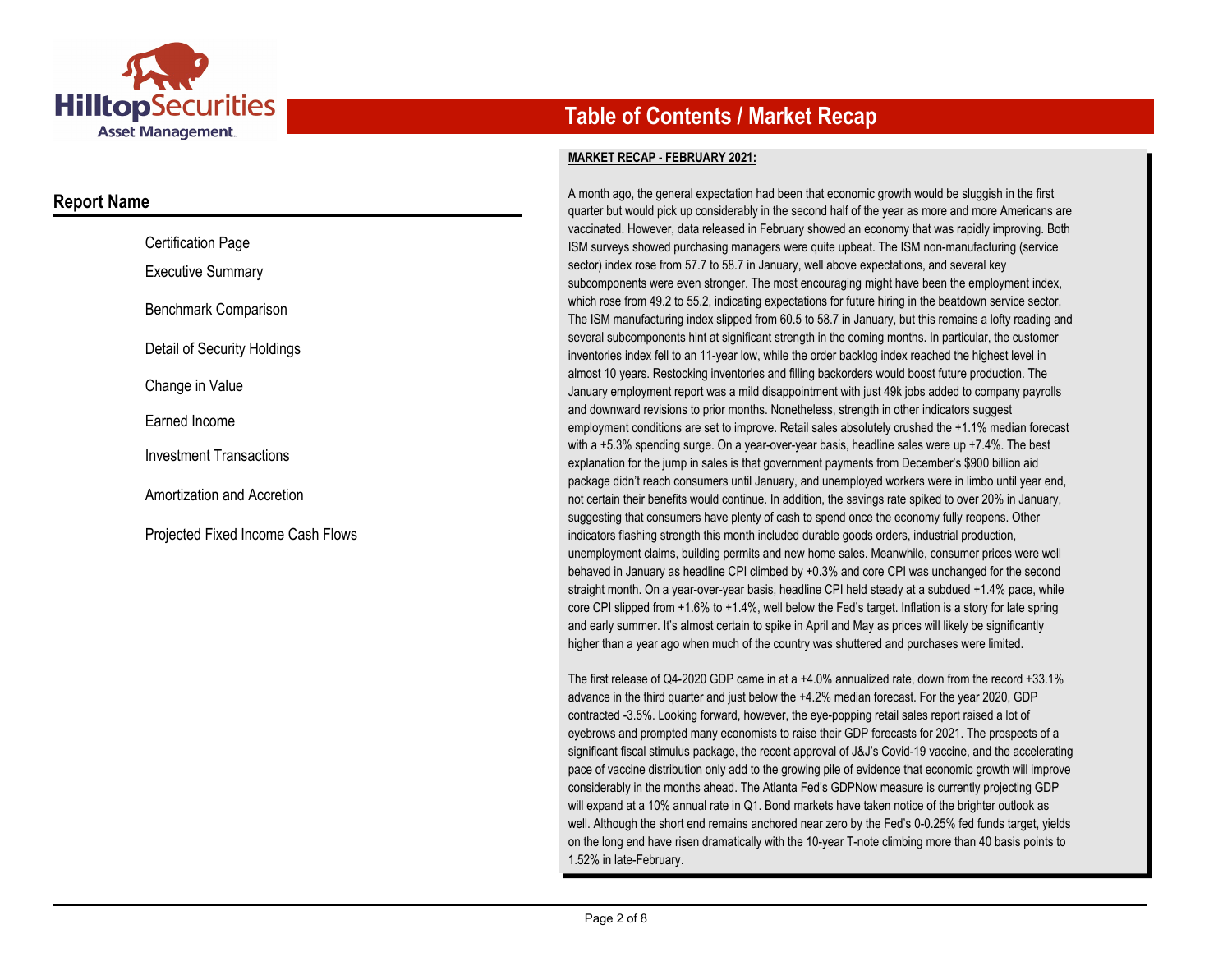

## **February 28, 2021 For the Month Ended**

This report is prepared for the **Northwest ISD** (the "Entity") in accordance with Chapter 2256 of the Texas Public Funds Investment Act ("PFIA"). Section 2256.023(a) of the PFIA states that: "Not less than quarterly, the investment officer shall prepare and submit to the governing body of the entity a written report of the investment transactions for all funds covered by this chapter for the preceding reporting period." This report is signed by the Entity's investment officers and includes the disclosures required in the PFIA. To the extent possible, market prices have been obtained from independent pricing sources.

The investment portfolio complied with the PFIA and the Entity's approved Investment Policy and Strategy throughout the period. All investment transactions made in the portfolio during this period were made on behalf of the Entity and were made in full compliance with the PFIA and the approved Investment Policy.

**Officer Names and Titles:**

Name: Brian Carter Title: Chief Financial Officer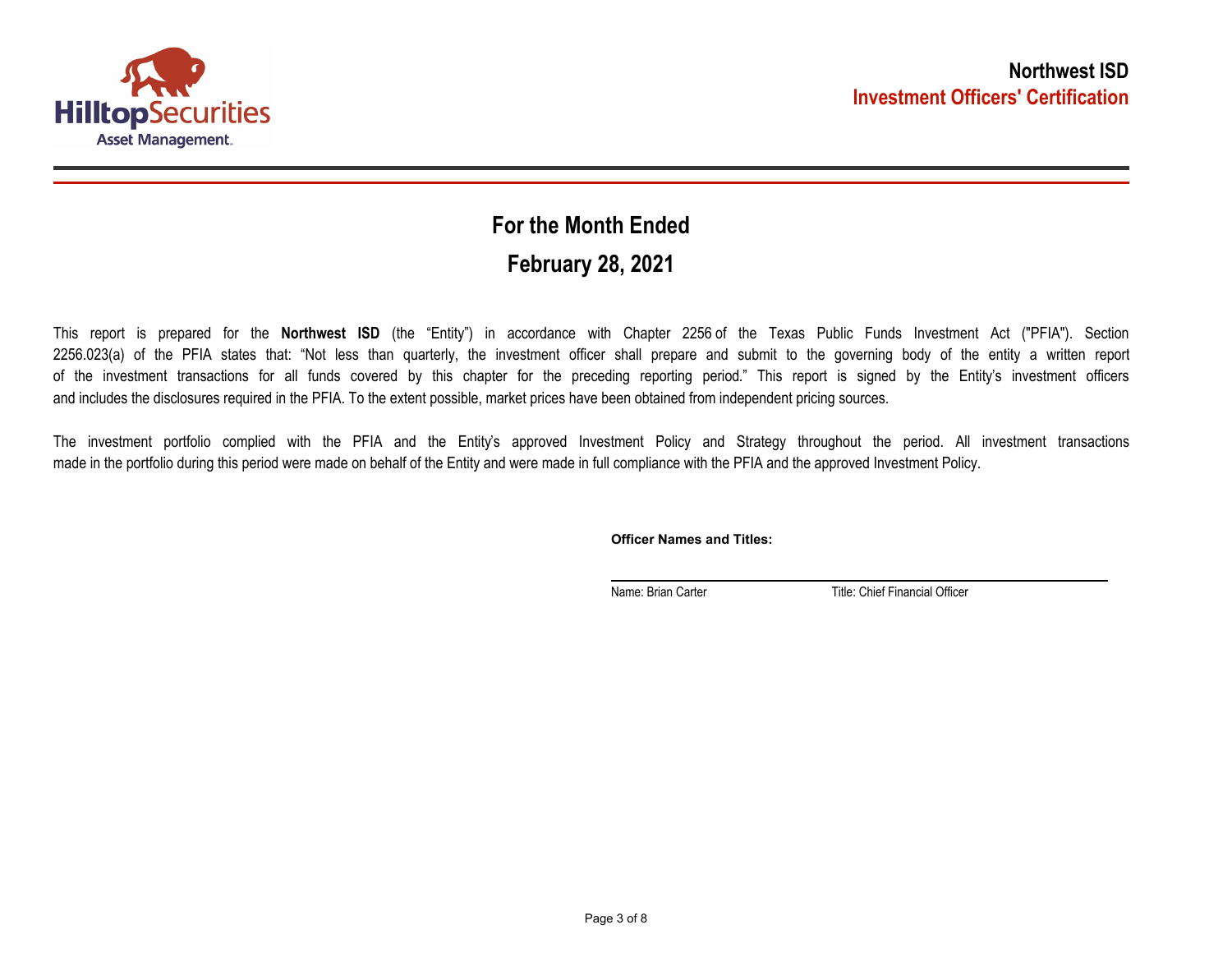



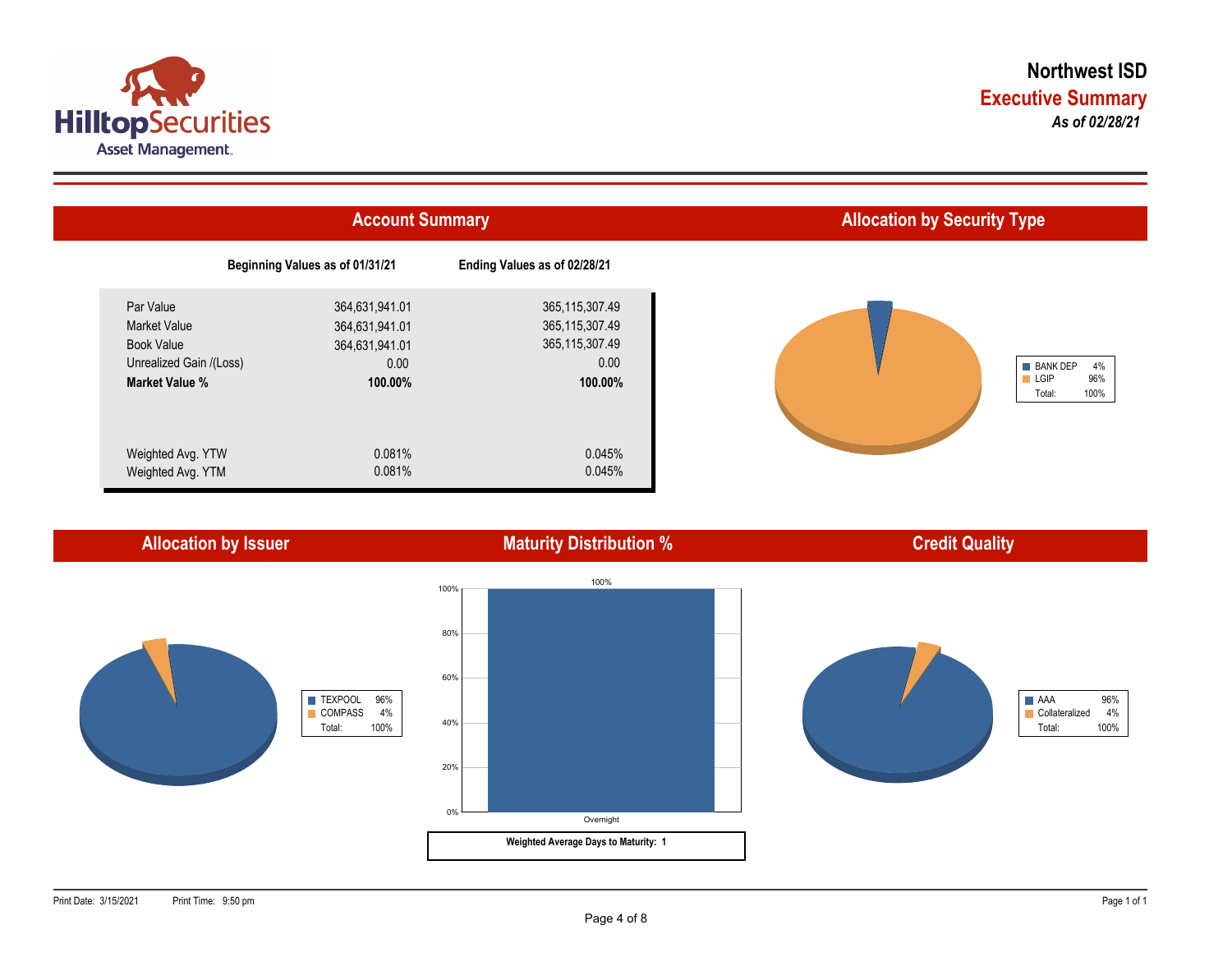



Note 1: CMT stands for Constant Maturity Treasury. This data is published in Federal Reserve Statistical Release H.15 and represents an average of all actively traded Treasury securities having that time remaining until ma standard industry benchmark for Treasury securities. The CMT benchmarks are moving averages. The 3-month CMT is the daily average for the previous 3 months, the 6-month CMT is the daily average for the previous 6 months, a 1-year and 2-year CMT's are the daily averages for the previous 12-months.

**Note 2:** Benchmark data for TexPool is the monthly average yield.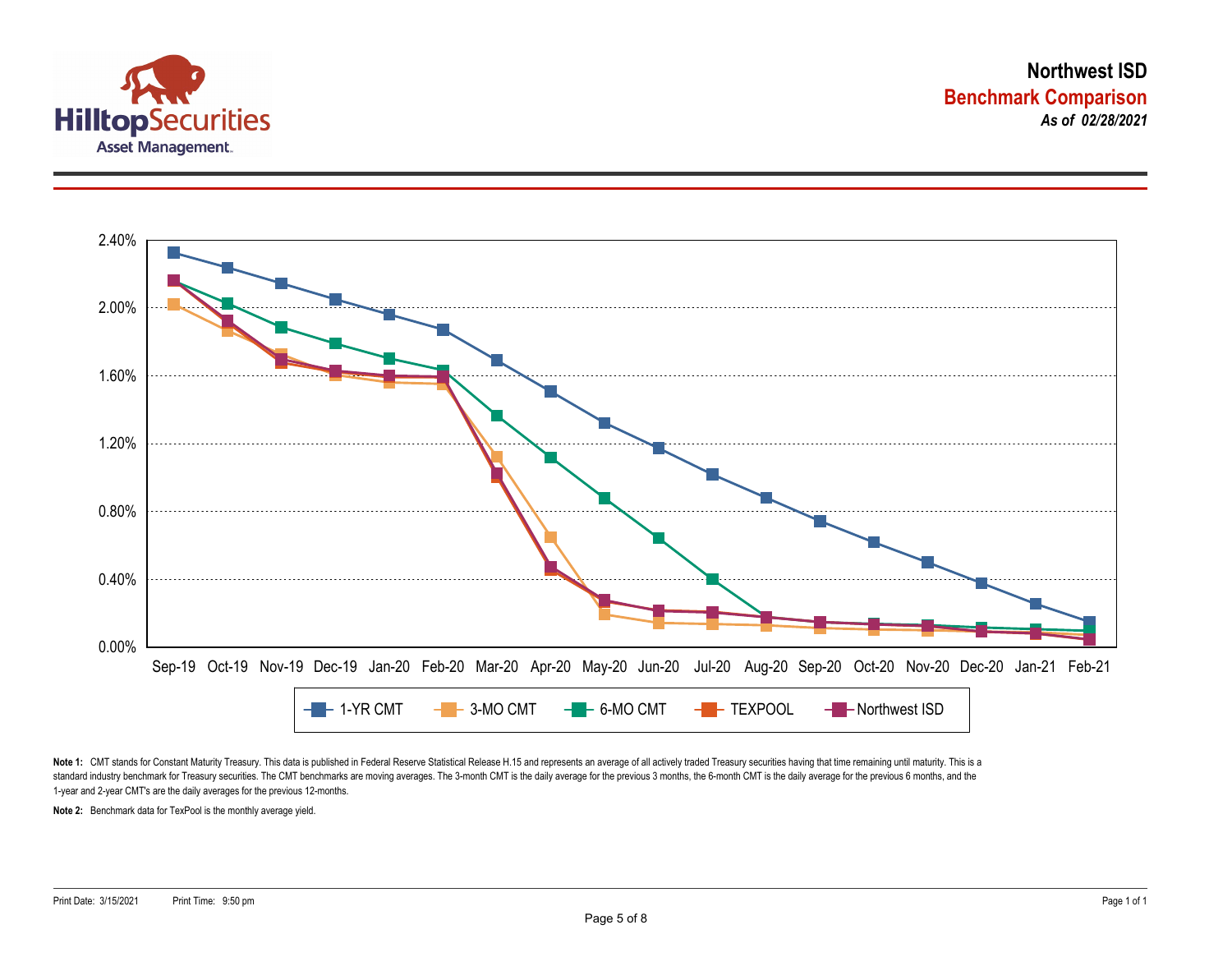

| <b>CUSIP</b>                                         | <b>Settle</b><br>Date | Sec. Type                                  | Sec. Description                                             | <b>CPN</b> | <b>Mty Date</b> | <b>Next Call</b> | <b>Call Type</b> | Par Value                                       | Purch<br>Price                | <b>Orig Cost</b>                                | <b>Book Value</b>                               | <b>Mkt</b><br>Price           | Market Value to Mty                             | Days                                               | Days<br>to Call | <b>YTM</b>              | <b>YTW</b>              |
|------------------------------------------------------|-----------------------|--------------------------------------------|--------------------------------------------------------------|------------|-----------------|------------------|------------------|-------------------------------------------------|-------------------------------|-------------------------------------------------|-------------------------------------------------|-------------------------------|-------------------------------------------------|----------------------------------------------------|-----------------|-------------------------|-------------------------|
| <b>Activity Account</b>                              |                       |                                            |                                                              |            |                 |                  |                  |                                                 |                               |                                                 |                                                 |                               |                                                 |                                                    |                 |                         |                         |
| <b>TEXPOOL</b>                                       |                       | LGIP                                       | TexPool                                                      |            |                 |                  |                  | 172,199.67                                      | 100.000                       | 172,199.67                                      | 172,199.67                                      | 100.000                       | 172,199.67                                      | $\overline{1}$                                     |                 | 0.043                   | 0.043                   |
| <b>Total for Activity Account</b>                    |                       |                                            |                                                              |            |                 |                  |                  | 172,199.67                                      | 100.000                       | 172,199.67                                      | 172,199.67                                      | 100.000                       | 172,199.67                                      | $\overline{1}$                                     |                 | 0.043                   | 0.043                   |
| <b>Capital Project</b>                               |                       |                                            |                                                              |            |                 |                  |                  |                                                 |                               |                                                 |                                                 |                               |                                                 |                                                    |                 |                         |                         |
| <b>BBVA-NWL</b><br><b>BBVA-NWZ</b><br><b>TEXPOOL</b> |                       | <b>BANK DEP</b><br><b>BANK DEP</b><br>LGIP | <b>BBVA Compass LIBOR</b><br>BBVA Compass ZBA Int<br>TexPool |            |                 |                  |                  | 1,301,420.62<br>12,313,960.49<br>105,664,986.86 | 100.000<br>100.000<br>100.000 | 1,301,420.62<br>12,313,960.49<br>105,664,986.86 | 1,301,420.62<br>12,313,960.49<br>105,664,986.86 | 100.000<br>100.000<br>100.000 | 1,301,420.62<br>12,313,960.49<br>105,664,986.86 | $\overline{1}$<br>$\overline{1}$<br>$\overline{1}$ |                 | 0.079<br>0.106<br>0.043 | 0.079<br>0.106<br>0.043 |
| <b>Total for Capital Project</b>                     |                       |                                            |                                                              |            |                 |                  |                  | 119,280,367.97                                  | 100.000                       | 119,280,367.97                                  | 119,280,367.97                                  | 100.000                       | 119,280,367.97                                  | $\overline{1}$                                     |                 | 0.050                   | 0.050                   |
| <b>Capital Project AFB</b>                           |                       |                                            |                                                              |            |                 |                  |                  |                                                 |                               |                                                 |                                                 |                               |                                                 |                                                    |                 |                         |                         |
| <b>TEXPOOL</b>                                       |                       | LGIP                                       | TexPool                                                      |            |                 |                  |                  | 413,687.65                                      | 100.000                       | 413,687.65                                      | 413,687.65                                      | 100.000                       | 413,687.65                                      | $\overline{1}$                                     |                 | 0.043                   | 0.043                   |
| <b>Total for Capital Project AFB</b>                 |                       |                                            |                                                              |            |                 |                  |                  | 413,687.65                                      | 100.000                       | 413,687.65                                      | 413,687.65                                      | 100.000                       | 413,687.65                                      | $\overline{1}$                                     |                 | 0.043                   | 0.043                   |
| <b>General Operating Fund</b>                        |                       |                                            |                                                              |            |                 |                  |                  |                                                 |                               |                                                 |                                                 |                               |                                                 |                                                    |                 |                         |                         |
| <b>BBVA-NW</b><br><b>TEXPOOL</b>                     |                       | <b>BANK DEP</b><br>LGIP                    | <b>BBVA Compass MM</b><br>TexPool                            |            |                 |                  |                  | 85,055.08<br>181,713,175.22                     | 100.000<br>100.000            | 85,055.08<br>181,713,175.22                     | 85,055.08<br>181,713,175.22                     | 100.000<br>100.000            | 85,055.08<br>181,713,175.22                     | $\overline{1}$<br>- 1                              |                 | 0.179<br>0.043          | 0.179<br>0.043          |
| <b>Total for General Operating Fund</b>              |                       |                                            |                                                              |            |                 |                  |                  | 181,798,230.30                                  | 100.000                       | 181,798,230.30                                  | 181,798,230.30                                  | 100.000                       | 181,798,230.30                                  | $\overline{1}$                                     |                 | 0.043                   | 0.043                   |
| <b>Interest &amp; Sinking</b>                        |                       |                                            |                                                              |            |                 |                  |                  |                                                 |                               |                                                 |                                                 |                               |                                                 |                                                    |                 |                         |                         |
| <b>TEXPOOL</b>                                       |                       | LGIP                                       | TexPool                                                      |            |                 |                  |                  | 63,450,821.90                                   | 100.000                       | 63,450,821.90                                   | 63,450,821.90                                   | 100.000                       | 63,450,821.90                                   | $\overline{1}$                                     |                 | 0.043                   | 0.043                   |
| <b>Total for Interest &amp; Sinking</b>              |                       |                                            |                                                              |            |                 |                  |                  | 63,450,821.90                                   | 100.000                       | 63,450,821.90                                   | 63,450,821.90                                   | 100.000                       | 63,450,821.90                                   | $\overline{1}$                                     |                 | 0.043                   | 0.043                   |
| <b>Total for Northwest ISD</b>                       |                       |                                            |                                                              |            |                 | 365,115,307.49   | 100.000          | 365,115,307.49                                  | 365,115,307.49                | 100.000                                         | 365,115,307.49                                  | -1                            |                                                 | 0.045                                              | 0.045           |                         |                         |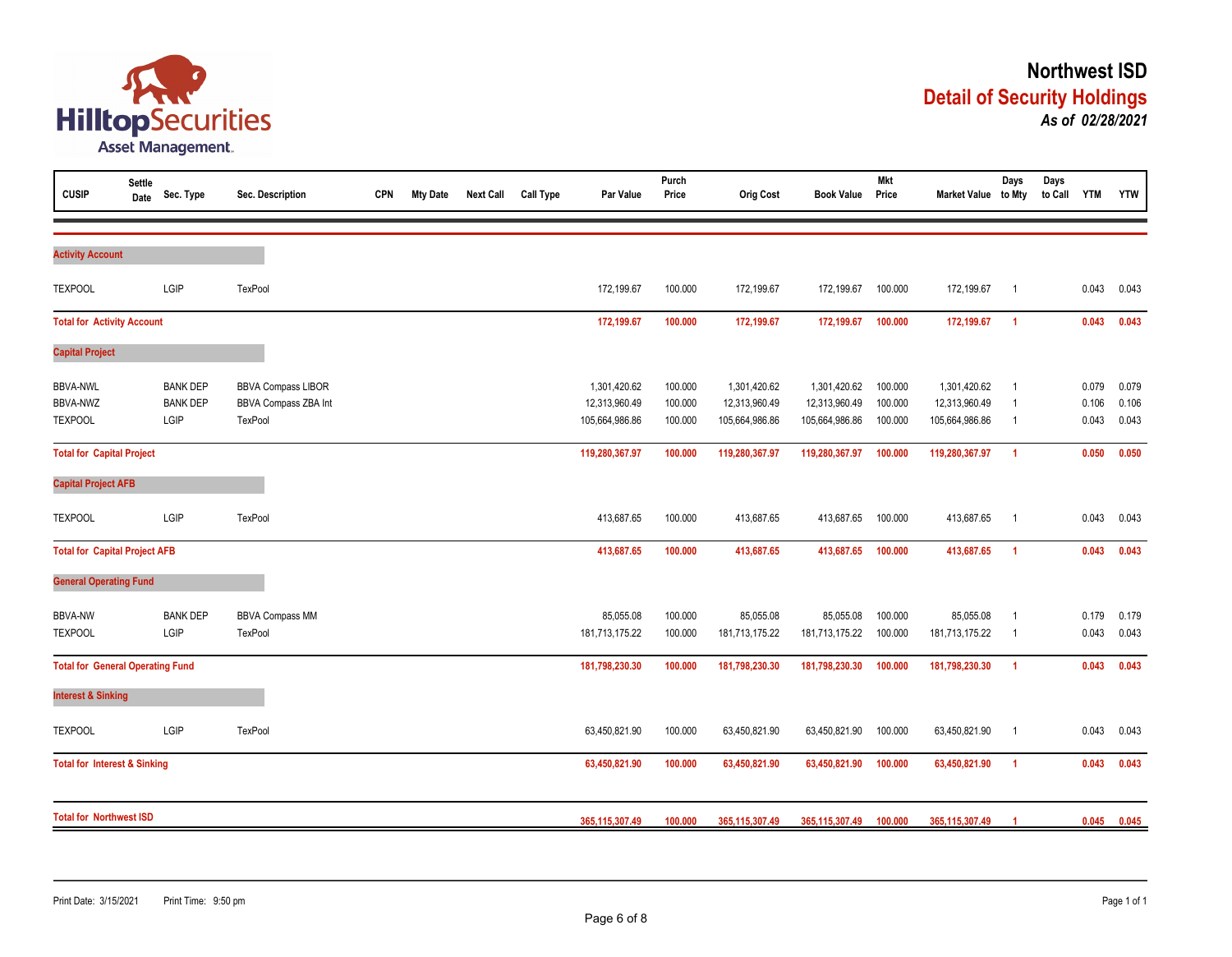

| <b>CUSIP</b>                            | <b>Security Type</b>                    | <b>Security Description</b> | 01/31/21<br><b>Book Value</b> | Cost of<br>Purchases | Maturities /<br>Calls / Sales | Amortization /<br>Accretion | Realized<br>Gain/(Loss) | 02/28/21<br><b>Book Value</b> | 01/31/21<br><b>Market Value</b> | 02/28/21<br><b>Market Value</b> | Change in<br><b>Mkt Value</b> |
|-----------------------------------------|-----------------------------------------|-----------------------------|-------------------------------|----------------------|-------------------------------|-----------------------------|-------------------------|-------------------------------|---------------------------------|---------------------------------|-------------------------------|
|                                         |                                         |                             |                               |                      |                               |                             |                         |                               |                                 |                                 |                               |
| <b>Activity Account</b>                 |                                         |                             |                               |                      |                               |                             |                         |                               |                                 |                                 |                               |
| <b>TEXPOOL</b>                          | LGIP                                    | <b>TexPool</b>              | 172,193.93                    | 5.74                 | 0.00                          | 0.00                        | 0.00                    | 172,199.67                    | 172,193.93                      | 172,199.67                      | 5.74                          |
| <b>Total for Activity Account</b>       |                                         |                             | 172,193.93                    | 5.74                 | 0.00                          | 0.00                        | 0.00                    | 172,199.67                    | 172,193.93                      | 172,199.67                      | 5.74                          |
| <b>Capital Project</b>                  |                                         |                             |                               |                      |                               |                             |                         |                               |                                 |                                 |                               |
| <b>BBVA-NWL</b>                         | <b>BANK DEP</b>                         | <b>BBVA Compass LIBOR</b>   | 1,301,311.81                  | 108.81               | 0.00                          | 0.00                        | 0.00                    | 1,301,420.62                  | 1,301,311.81                    | 1,301,420.62                    | 108.81                        |
| BBVA-NWZ                                | <b>BANK DEP</b>                         | BBVA Compass ZBA Int        | 12,312,705.62                 | 1,254.87             | 0.00                          | 0.00                        | 0.00                    | 12,313,960.49                 | 12,312,705.62                   | 12,313,960.49                   | 1,254.87                      |
| <b>TEXPOOL</b>                          | LGIP                                    | TexPool                     | 112,145,081.91                | 0.00                 | (6,480,095.05)                | 0.00                        | 0.00                    | 105,664,986.86                | 112,145,081.91                  | 105,664,986.86                  | (6,480,095.05)                |
| <b>Total for Capital Project</b>        |                                         |                             | 125,759,099.34                | 1,363.68             | (6,480,095.05)                | 0.00                        | 0.00                    | 119,280,367.97                | 125,759,099.34                  | 119,280,367.97                  | (6,478,731.37)                |
| <b>Capital Project AFB</b>              |                                         |                             |                               |                      |                               |                             |                         |                               |                                 |                                 |                               |
| <b>TEXPOOL</b>                          | LGIP                                    | TexPool                     | 413,674.01                    | 13.64                | 0.00                          | 0.00                        | 0.00                    | 413,687.65                    | 413,674.01                      | 413,687.65                      | 13.64                         |
|                                         | <b>Total for Capital Project AFB</b>    |                             | 413,674.01                    | 13.64                | 0.00                          | 0.00                        | 0.00                    | 413,687.65                    | 413,674.01                      | 413,687.65                      | 13.64                         |
| <b>General Operating Fund</b>           |                                         |                             |                               |                      |                               |                             |                         |                               |                                 |                                 |                               |
| <b>BBVA-NW</b>                          | <b>BANK DEP</b>                         | <b>BBVA Compass MM</b>      | 85,040.75                     | 14.33                | 0.00                          | 0.00                        | 0.00                    | 85,055.08                     | 85,040.75                       | 85,055.08                       | 14.33                         |
| <b>TEXPOOL</b>                          | LGIP                                    | TexPool                     | 140,131,543.02                | 41,581,632.20        | 0.00                          | 0.00                        | 0.00                    | 181,713,175.22                | 140,131,543.02                  | 181,713,175.22                  | 41,581,632.20                 |
|                                         | <b>Total for General Operating Fund</b> |                             | 140,216,583.77                | 41,581,646.53        | 0.00                          | 0.00                        | 0.00                    | 181,798,230.30                | 140,216,583.77                  | 181,798,230.30                  | 41,581,646.53                 |
| <b>Interest &amp; Sinking</b>           |                                         |                             |                               |                      |                               |                             |                         |                               |                                 |                                 |                               |
| <b>TEXPOOL</b>                          | LGIP                                    | TexPool                     | 98,070,389.96                 | 0.00                 | (34,619,568.06)               | 0.00                        | 0.00                    | 63,450,821.90                 | 98,070,389.96                   | 63,450,821.90                   | (34,619,568.06)               |
| <b>Total for Interest &amp; Sinking</b> |                                         |                             | 98,070,389.96                 | 0.00                 | (34,619,568.06)               | 0.00                        | 0.00                    | 63,450,821.90                 | 98,070,389.96                   | 63,450,821.90                   | (34,619,568.06)               |
| <b>Total for Northwest ISD</b>          |                                         |                             | 364,631,941.01                | 41,583,029.59        | (41,099,663.11)               | 0.00                        | 0.00                    | 365,115,307.49                | 364,631,941.01                  | 365,115,307.49                  | 483,366.48                    |